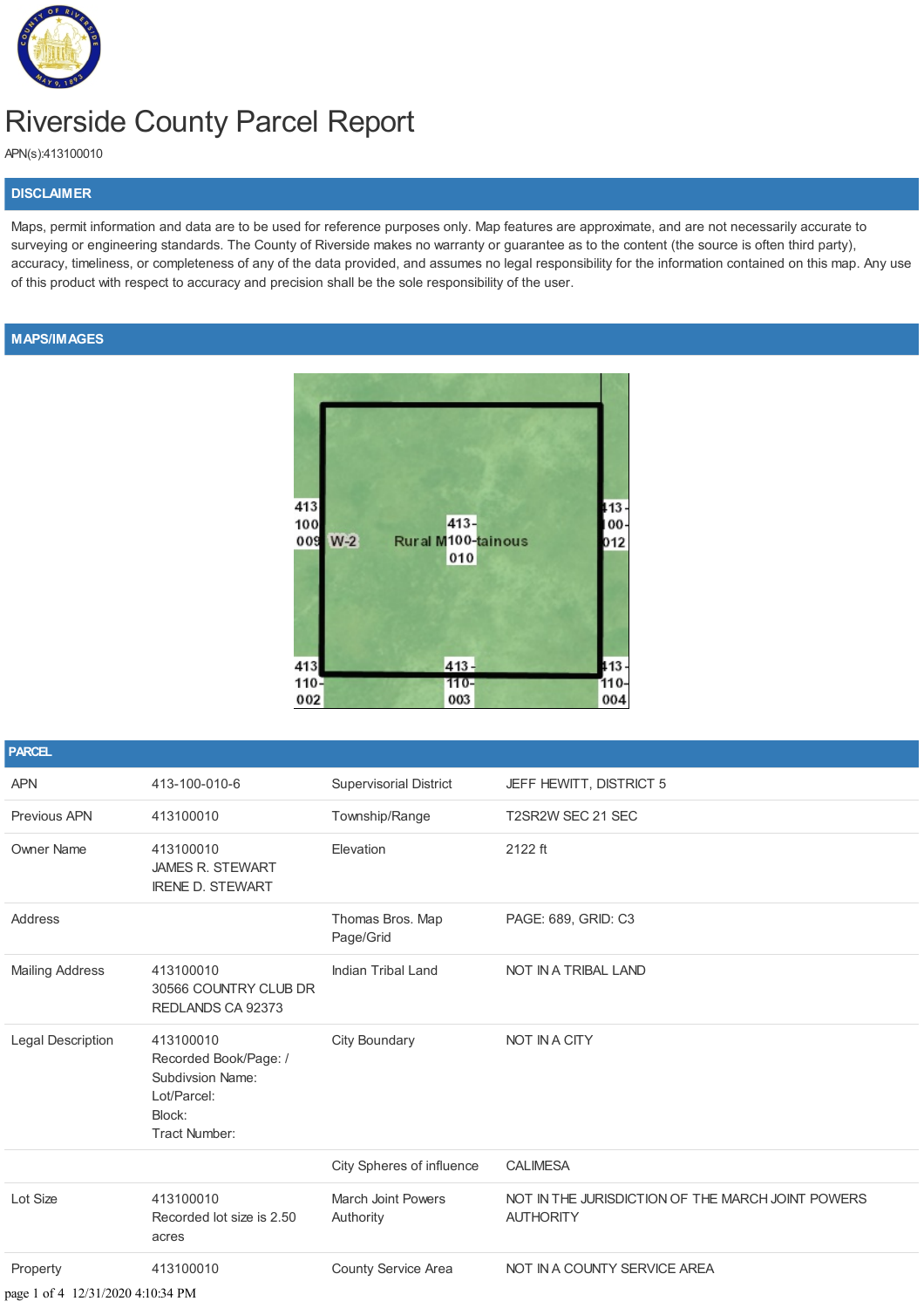| Characteristcs         | Year Constructed:         |            |            |  |  |  |  |
|------------------------|---------------------------|------------|------------|--|--|--|--|
|                        | Baths:                    |            |            |  |  |  |  |
|                        | Bedrooms:                 |            |            |  |  |  |  |
|                        | <b>Construction Type:</b> |            |            |  |  |  |  |
|                        | Garage Type:              |            |            |  |  |  |  |
|                        | Property Area (sq ft):    |            |            |  |  |  |  |
|                        | Roof Type:                |            |            |  |  |  |  |
|                        | Stories:                  |            |            |  |  |  |  |
|                        | Pool: NO                  |            |            |  |  |  |  |
|                        | Central Cool: NO          |            |            |  |  |  |  |
|                        | Central Heat: NO          |            |            |  |  |  |  |
| <b>Annexation Date</b> | <b>N/A</b>                | LAFCO Case | <b>N/A</b> |  |  |  |  |
|                        |                           |            |            |  |  |  |  |

Proposals N/A

## **PLANNING[more...](http://planning.rctlma.org/)** Specific Plans **NOT IN A SPECIFIC PLAN** Historic Preservation Districts NOT IN A HISTORIC PRESERVATION **DISTRICT** Land Use Designations **RM** RM Agricultural Preserve **NOT IN AN AGRICULTRAL PRESERVE** General Plan Policy Overlays N/A Area Plan (RCIP) The Pass The Pass Airport Influence Areas NOT IN AN AIRPORT INFLUENCE AREA General Plan Policy Areas NOT IN A GENERAL PLAN POLICY AREA Airport Compatibility Zones NOT IN AN AIRPORT COMPATIBLITY AREA Zoning [Classifications](https://planning.rctlma.org/General-Plan-Zoning/Zone-Descriptions-Requirements) (ORD. 348) W-2 Zoning Districts and Zoning Areas PASS & DESERT DIST Zoning Overlays **NOT IN A ZONING OVERLAY** Community Advisory Councils SAN GORGONIO PASS MAC Residential Permit Stats

N/A

| <b>ENVIRONMENTAL more</b>                                                                                 |                                                                            |                                                                                                     |                                                                                                                                                                                                                                         |
|-----------------------------------------------------------------------------------------------------------|----------------------------------------------------------------------------|-----------------------------------------------------------------------------------------------------|-----------------------------------------------------------------------------------------------------------------------------------------------------------------------------------------------------------------------------------------|
| <b>CVMSHCP (Coachella Valley Multi-</b><br>Species Habitat Conservation Plan) Plan<br>Area                | NOT IN A COACHELLA<br><b>VALLEY MSHCP FEE AREA</b>                         | <b>WRMSHCP (Western Riverside County)</b><br>Multi-Species Habitat Conservation Plan)<br>Cell Group | NOT IN A CELL GROUP                                                                                                                                                                                                                     |
| <b>CVMSHCP (Coachella Valley Multi-</b><br>Species Habitat Conservation Plan)<br><b>Conservation Area</b> | NOT COACHELLA VALLEY<br><b>CONSERVATION AREA</b>                           | <b>WRMSHCP Cell Number</b>                                                                          | NOT IN A CELL NUMBER                                                                                                                                                                                                                    |
| <b>CVMSHCP Fluvial Sand Transport</b><br>Special Provision Areas                                          | NOT IN A FLUVIAL SAND<br><b>TRANSPORT SPECIAL</b><br><b>PROVISION AREA</b> | HANS/ERP (Habitat Acquisition and<br>Negotiation Strategy/Expedited Review<br>Process)              | NOT IN A HANS/ERP PROJECT                                                                                                                                                                                                               |
| <b>WRMSHCP (Western Riverside County)</b><br>Multi-Species Habitat Conservation Plan)<br><b>Plan Area</b> | <b>WESTERN RIVERSIDE</b><br><b>COUNTY</b>                                  | Vegetation (2005)                                                                                   | <b>CALIFORNIA ANNUAL</b><br><b>GRASSLAND ALLIANCE</b><br>CHAMISE - COASTAL SAGE<br><b>SCRUB DISTURBANCE</b><br><b>MAPPING UNIT</b><br>CHAMISE - HOARYLEAF<br><b>CEANOTHUS - SUGAR BUSH</b><br><b>ASSOCIATION</b><br>CHAMISE - HOARYLEAF |

CEANOTHUS ALLIANCE SUGAR BUSH ALLIANCE

Fire Hazard Classification [\(Ord.](http://www.rivcocob.org/ords/700/787.pdf) 787) SRA VERY HIGH Fire Responsibility Area

**DEVELOPMENT FEES**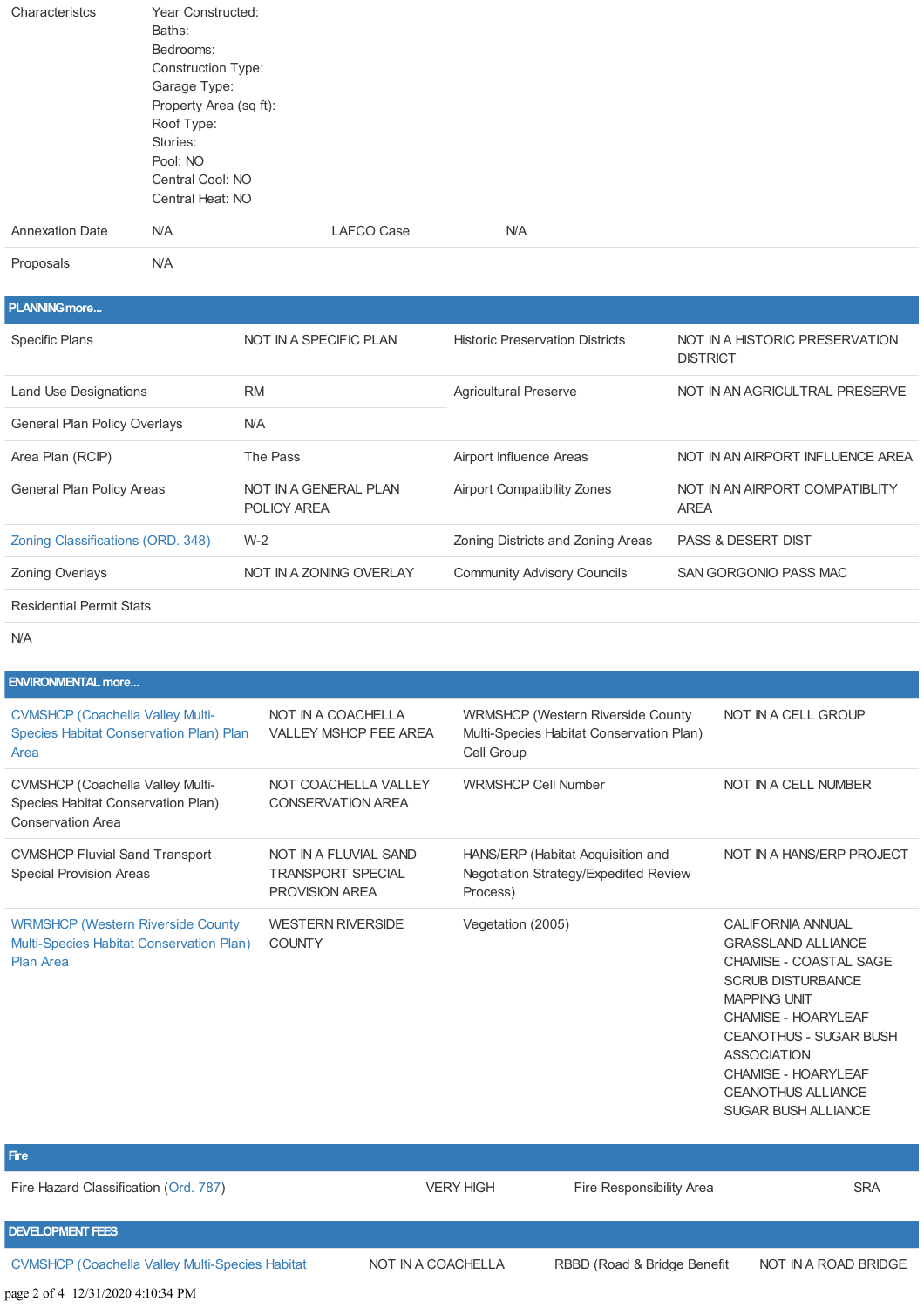| Conservation Plan) Fee Area (Ord 875)                                                             |                                                         |                                                            | VALLEY MSHCP FEE AREA                                                                                                                                                                                                                                                                                                                                                                                                                                                                             |                                                                                              | District)                |                                    | <b>BENEFIT DISTRICT</b>                                                             |  |
|---------------------------------------------------------------------------------------------------|---------------------------------------------------------|------------------------------------------------------------|---------------------------------------------------------------------------------------------------------------------------------------------------------------------------------------------------------------------------------------------------------------------------------------------------------------------------------------------------------------------------------------------------------------------------------------------------------------------------------------------------|----------------------------------------------------------------------------------------------|--------------------------|------------------------------------|-------------------------------------------------------------------------------------|--|
| WRMSHCP (Western Riverside County Multi-Species<br>Habitat Conservation Plan) Fee Area (Ord. 810) |                                                         |                                                            | <b>WESTERN RIVERSIDE</b><br><b>COUNTY</b>                                                                                                                                                                                                                                                                                                                                                                                                                                                         |                                                                                              | Area Ord. 659)           | <b>DIF (Development Impact Fee</b> | THE PASS, AREA 20                                                                   |  |
| Ord. 824)                                                                                         |                                                         | <b>Western TUMF (Transportation Uniform Mitigation Fee</b> | IN OR PARTIALLY WITHIN A<br>TUMF FEE AREA                                                                                                                                                                                                                                                                                                                                                                                                                                                         |                                                                                              | Kagaroo Rat Ord. 663.10) | SKR Fee Area (Stephen's            | NOT IN THE SKR FEE<br><b>AREA</b>                                                   |  |
| Eastern TUMF (Transportation Uniform Mitigation Fee Ord. NOT IN THE EASTERN<br>673)               |                                                         |                                                            | TUMF FEE AREA                                                                                                                                                                                                                                                                                                                                                                                                                                                                                     |                                                                                              |                          | DA (Development Agreements)        | <b>NOT IN A</b><br><b>DEVELOPMENT</b><br><b>AGREEMENT</b>                           |  |
| <b>TRANSPORTATION more</b>                                                                        |                                                         |                                                            |                                                                                                                                                                                                                                                                                                                                                                                                                                                                                                   |                                                                                              |                          |                                    |                                                                                     |  |
| <b>Circulation Element</b><br>NOT IN A CIRCULATION ELEMENT                                        |                                                         |                                                            | Road Book Page                                                                                                                                                                                                                                                                                                                                                                                                                                                                                    |                                                                                              |                          |                                    | 87                                                                                  |  |
| Ultimate<br>Right-of-Way                                                                          |                                                         | RIGHT-OF-WAY                                               |                                                                                                                                                                                                                                                                                                                                                                                                                                                                                                   | <b>Transportation Agreements</b>                                                             |                          |                                    | <b>NOT IN A TRANS</b><br><b>AGREEMENT</b>                                           |  |
|                                                                                                   |                                                         |                                                            |                                                                                                                                                                                                                                                                                                                                                                                                                                                                                                   | CETAP (Community and Environmental Transportation<br><b>Acceptability Process) Corridors</b> |                          |                                    | NOT IN A CETAP<br><b>CORRIDOR</b>                                                   |  |
| <b>HYDROLOGY</b>                                                                                  |                                                         |                                                            |                                                                                                                                                                                                                                                                                                                                                                                                                                                                                                   |                                                                                              |                          |                                    |                                                                                     |  |
| <b>Flood Plan Review</b>                                                                          |                                                         | OUTSIDE FLOODPLAIN, REVIEW NOT REQUIRED                    |                                                                                                                                                                                                                                                                                                                                                                                                                                                                                                   |                                                                                              |                          | Watershed                          | <b>SANTA ANA RIVER</b>                                                              |  |
| <b>Water District</b>                                                                             |                                                         | SAN GORGONIO PASS WATER DISTRICT                           |                                                                                                                                                                                                                                                                                                                                                                                                                                                                                                   |                                                                                              |                          |                                    |                                                                                     |  |
| <b>Flood Control District</b>                                                                     |                                                         | RIVERSIDE COUNTY FLOOD CONTROL DISTRICT                    |                                                                                                                                                                                                                                                                                                                                                                                                                                                                                                   |                                                                                              |                          |                                    |                                                                                     |  |
| <b>GEOLOGIC</b>                                                                                   |                                                         |                                                            |                                                                                                                                                                                                                                                                                                                                                                                                                                                                                                   |                                                                                              |                          |                                    |                                                                                     |  |
| Fault Zone<br>Faults                                                                              | <b>NOT IN A</b><br><b>FAULT ZONE</b><br><b>NOT IN A</b> | Paleontological<br>Sensitivity                             | ARE ROCKS THAT CONTAIN FOSSILIZED BODY ELEMENTS, AND TRACE FOSSILS SUCH AS<br>TRACKS, NESTS AND EGGS. THESE FOSSILS OCCUR ON OR BELOW THE SURFACE                                                                                                                                                                                                                                                                                                                                                 |                                                                                              |                          |                                    | HIGH SENSITIVITY (HIGH A): BASED ON GEOLOGIC FORMATIONS OR MAPPABLE ROCK UNITS THAT |  |
|                                                                                                   | <b>FAULT LINE</b>                                       |                                                            |                                                                                                                                                                                                                                                                                                                                                                                                                                                                                                   |                                                                                              |                          |                                    |                                                                                     |  |
| Liquefaction LOW<br>Potential                                                                     |                                                         |                                                            |                                                                                                                                                                                                                                                                                                                                                                                                                                                                                                   |                                                                                              |                          |                                    |                                                                                     |  |
|                                                                                                   | Subsidence SUSCEPTIBLE                                  |                                                            |                                                                                                                                                                                                                                                                                                                                                                                                                                                                                                   |                                                                                              |                          |                                    |                                                                                     |  |
| <b>MISCELLANEOUS</b>                                                                              |                                                         |                                                            |                                                                                                                                                                                                                                                                                                                                                                                                                                                                                                   |                                                                                              |                          |                                    |                                                                                     |  |
| <b>School District</b>                                                                            |                                                         | <b>BEAUMONT UNIFIED</b>                                    |                                                                                                                                                                                                                                                                                                                                                                                                                                                                                                   |                                                                                              |                          |                                    |                                                                                     |  |
| Communities                                                                                       |                                                         |                                                            | SAN TIMETO CANYON                                                                                                                                                                                                                                                                                                                                                                                                                                                                                 |                                                                                              |                          |                                    |                                                                                     |  |
| Lighting (Ord. 655)                                                                               |                                                         |                                                            | NOT IN A PALOMAR OBSERVATORY ZONE                                                                                                                                                                                                                                                                                                                                                                                                                                                                 |                                                                                              |                          |                                    |                                                                                     |  |
| 2010 Census Tract                                                                                 |                                                         | 438.23                                                     |                                                                                                                                                                                                                                                                                                                                                                                                                                                                                                   |                                                                                              |                          |                                    |                                                                                     |  |
| Farmland                                                                                          |                                                         | OTHER LANDS                                                |                                                                                                                                                                                                                                                                                                                                                                                                                                                                                                   |                                                                                              |                          |                                    |                                                                                     |  |
| <b>Special Notes</b>                                                                              |                                                         | NO SPECIAL NOTES                                           |                                                                                                                                                                                                                                                                                                                                                                                                                                                                                                   |                                                                                              |                          |                                    |                                                                                     |  |
| Tax Rate Areas                                                                                    |                                                         | 056006 - CSA 152<br>056006 - GENERAL                       | 056006 - BEAUMONT CHERRY VALLEY REC & PK<br>056006 - BEAUMONT UNIFIED SCHOOL<br>056006 - CO FREE LIBRARY<br>056006 - CO STRUCTURE FIRE PROTECTION<br>056006 - CO WASTE RESOURCE MGMT DIST<br>056006 - FLOOD CONTROL ADMIN<br>056006 - FLOOD CONTROL ZN 5<br>056006 - GENERAL PURPOSE<br>056006 - INLAND EMPIRE JT(33,36)RES<br>056006 - MT SAN JACINTO JR COLLEGE<br>056006 - RIV CO REGIONAL PARK & OPEN SP<br>056006 - RIVERSIDE CO OFC OF EDUCATION<br>056006 - SAN GORGONIO PASS MEM HOSPITAL |                                                                                              |                          |                                    |                                                                                     |  |